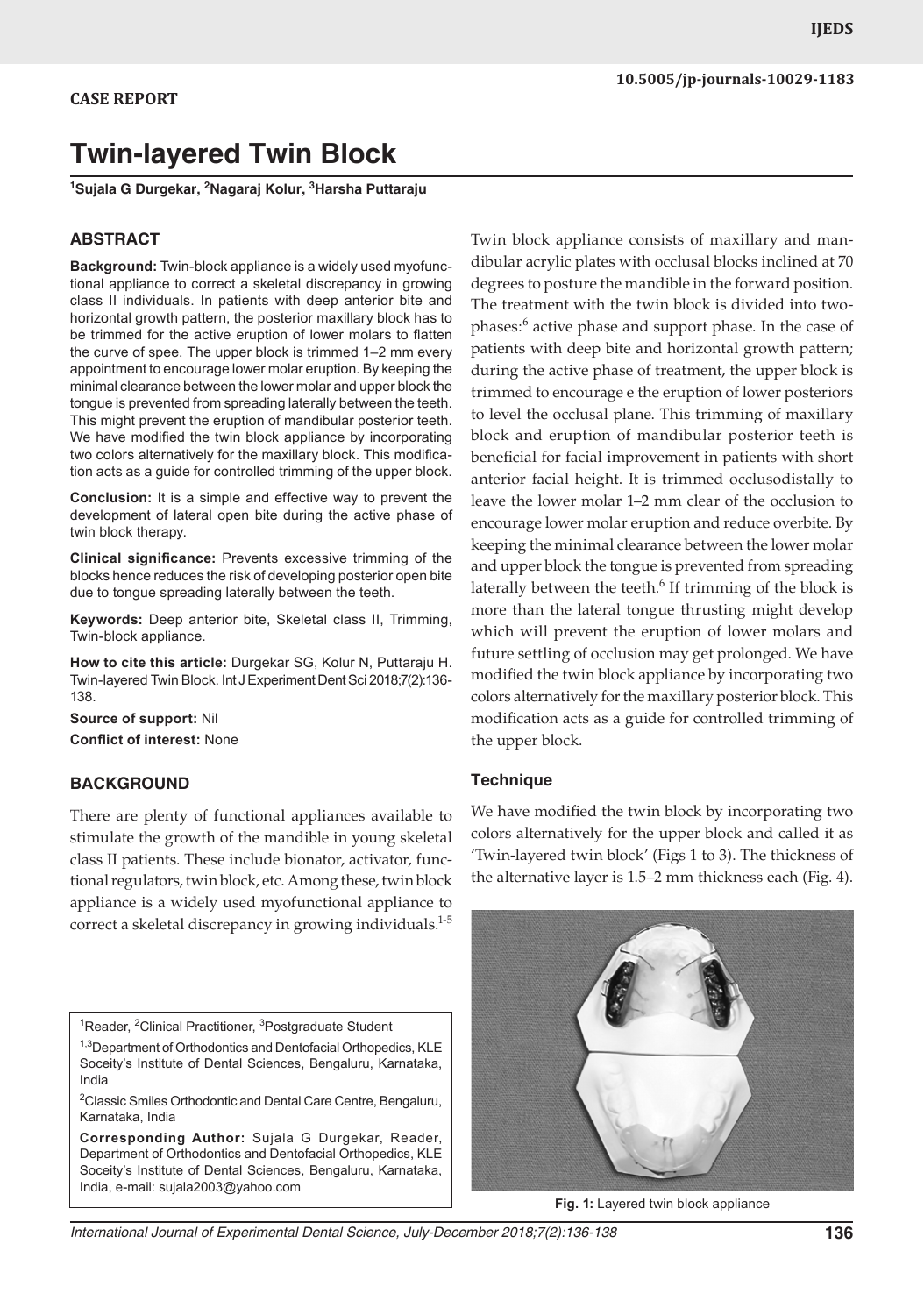*Twin-layered Twin Block*



**Figs 2 and 3:** Lateral views of layered twin block appliance showing alternatively colored upper blocks



**Fig. 4:** Thickness of each colored layer is 1.5–2 mm

This color helps differentiate the amount of acrylic block being trimmed to enable lower molar eruption (Fig. 5). Additionally during the active phase of treatment; one glance at the leading edge of the block will help us to know accurately the amount of block trimmed for a molar eruption and the amount of vertical opening in millimeters.

## **Fabrication of Twin-layered Twin Block**

After bite registration, the working models are mounted on the fixator. Clasps are fabricated on molars and premolars. The conventional maxillary acrylic plate is fabricated. The maxillary occlusal blocks are fabricated on the maxillary acrylic plate, using two different colors alternatively by salt and pepper method. We have used red and blue articulating paper to incorporate respective colors in the self-cure acrylic. Each colored layer in the maxillary block must be of 1.5–2 mm in thickness. Next, lower block is fabricated which will be angulated at 70



**Fig. 5:** Schematic diagram showing trimmed maxillary block for lower molar eruption

degrees to the maxillary block. Final finishing of the appliance is done.

## **Contraindication**

The colored blocks don't play any role in patients with hyper divergent growth pattern with an anterior open bite wherein lower posterior eruption is contraindicated.

## **DISCUSSION**

Treatment with the twin block appliance brings about reduction of overjet, correction of class II molar relation and improvement in facial profile. The rapid functional correction is achieved by transmitting favorable occlusion forces to the occlusal inclined plane that cover the posterior teeth. At the end of an active phase of the treatment, the aim is to achieve class I occlusion and control of vertical dimension by three-point contacts at incisors and molars in occlusion. Good buccal segment occlusion is the cornerstone of the stability after the arch relationship is achieved. The planned trimming of the posterior block according to the predetermined colors would help to achieve the defined goal of the active phase of twin block therapy.